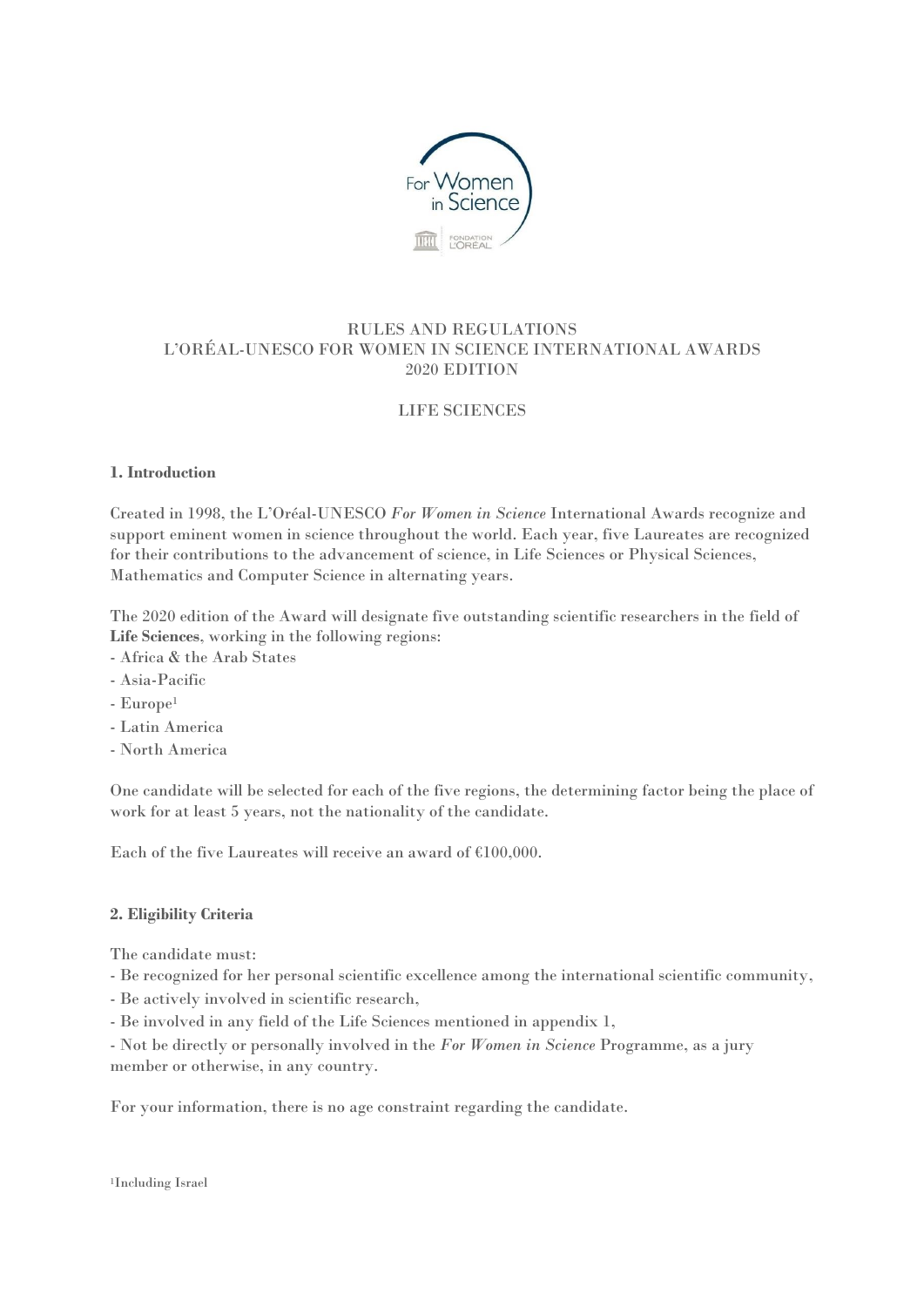### **3. Selection Criteria**

The selection criteria of the candidates are the following:

- The candidate's outstanding contribution to the general advancement of science,

- The impact of the candidate's body of work on the current state of her field of science (number, quality and impact of publications, conference presentations, patents…),

- The recognition of the candidate by peers within her discipline through publications,

- The recognition of the candidate's commitment to education, teaching activities, mentoring etc., within her community.

The L'Oréal-UNESCO *For Women in Science* Awards are non-renewable.

### **4. Nominations**

Scientists around the world are invited to submit candidates for the L'Oréal-UNESCO *For Women in Science* Awards.

To be considered eligible for an award, it is necessary to be nominated in writing by an eminent scientist. Self-nominations are not eligible, nor nominations from immediate family members. Teams are not eligible for nomination.

## **At a minimum, qualified nominators, must be holders of a Ph.D. in Science.**

The right to submit candidatures for the L'Oréal-UNESCO *For Women in Science* Awards shall, by statute, be enjoyed by, for example, one of the followings:

- Heads of Universities or Scientific Institutions,

- Members of the Academy of Sciences or other National Scientific Institutions,
- Holders of research chairs,
- Permanent and assistant professors,
- Past *For Women in Science* Award Laureates,

Nominations can only be submitted electronically through the online platform and have to be in English: [www.forwomeninscience.com](http://www.forwomeninscience.com/) .

If new to the system, the nominator will need to create a user ID and password.

An application is considered complete only if it includes all of the following documents: - A detailed Curriculum Vitae

- A brief explanation of why the nominator considers the candidate to be eligible for the L'Oréal-UNESCO *For Women in Science* Award (200-400 words) and specify her contribution in her country/region

- A list of publications and patents, starting with the most recent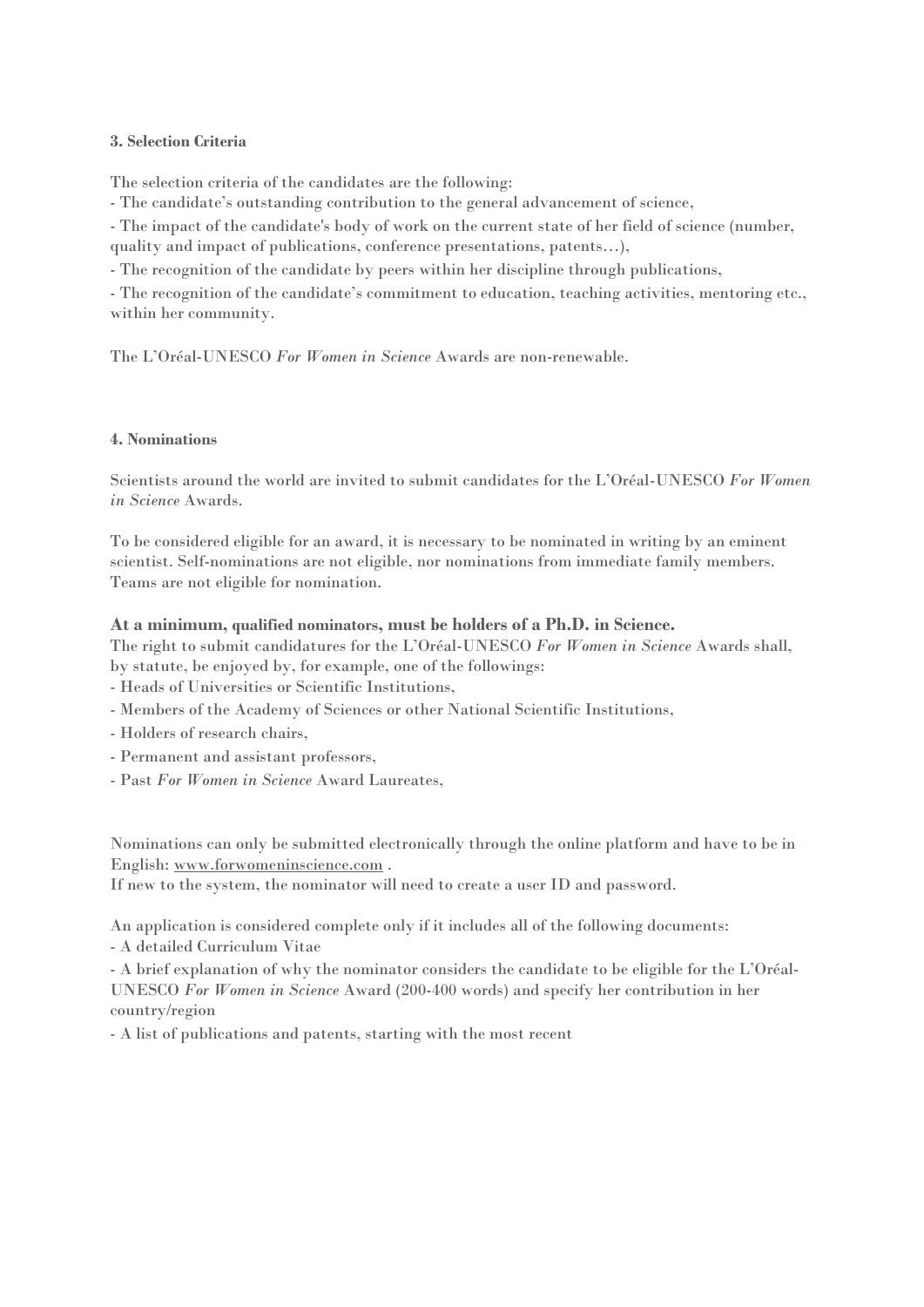- The full text of the ten most significant publications in order of importance with: a brief resume explaining their significance (less than 200 words that include all 10 publications), number of citations for each paper excluding auto-citations and the impact factor of each journal - Three to five letters of recommendation from eminent scientists outside the candidate's home institution.

Nominations that are incomplete or received after June 12th 2019, as well as candidatures that do not meet the requirements mentioned above, will not be taken into consideration.

Nominations are valid for two Awards cycles. Unsuccessful nominations submitted for the 2020 Awards in Life Sciences will be held on file and nominators will be invited to update their candidates' information when the call for nominations goes out (in April 2021) for the 2022 Awards in Life Sciences.

### **5. Laureate Selection**

## **Peer review pre-selection**

Through a peer process, all submitted nominations will be examined by a panel comprised of experts from a variety of disciplines in Life Sciences, who will pre-select the eligible candidates. The peer review evaluates the eligible nominations and prepares a short list of no more than 50 candidates to be considered by the *For Women in Science* Jury in Life Sciences.

# **Jury selection**

The *For Women in Science* Jury in Life Sciences is chaired by a President and composed of distinguished members of the international scientific community.

The jury will evaluate the nominations pre-selected by the peer reviewers, in accordance with the selection criteria mentioned in Paragraph 3.

For the jury deliberation, which will be held in September 2019 in Paris, the jury will review and discuss the best nominations for each region. The jury will choose the five awarded Laureates by a majority vote. Its decision is final and without appeal. It cannot be contested or subject to explanation or justification.

The results will be communicated by phone to the Laureates at the end of the deliberation process. They must remain confidential until the official announcement.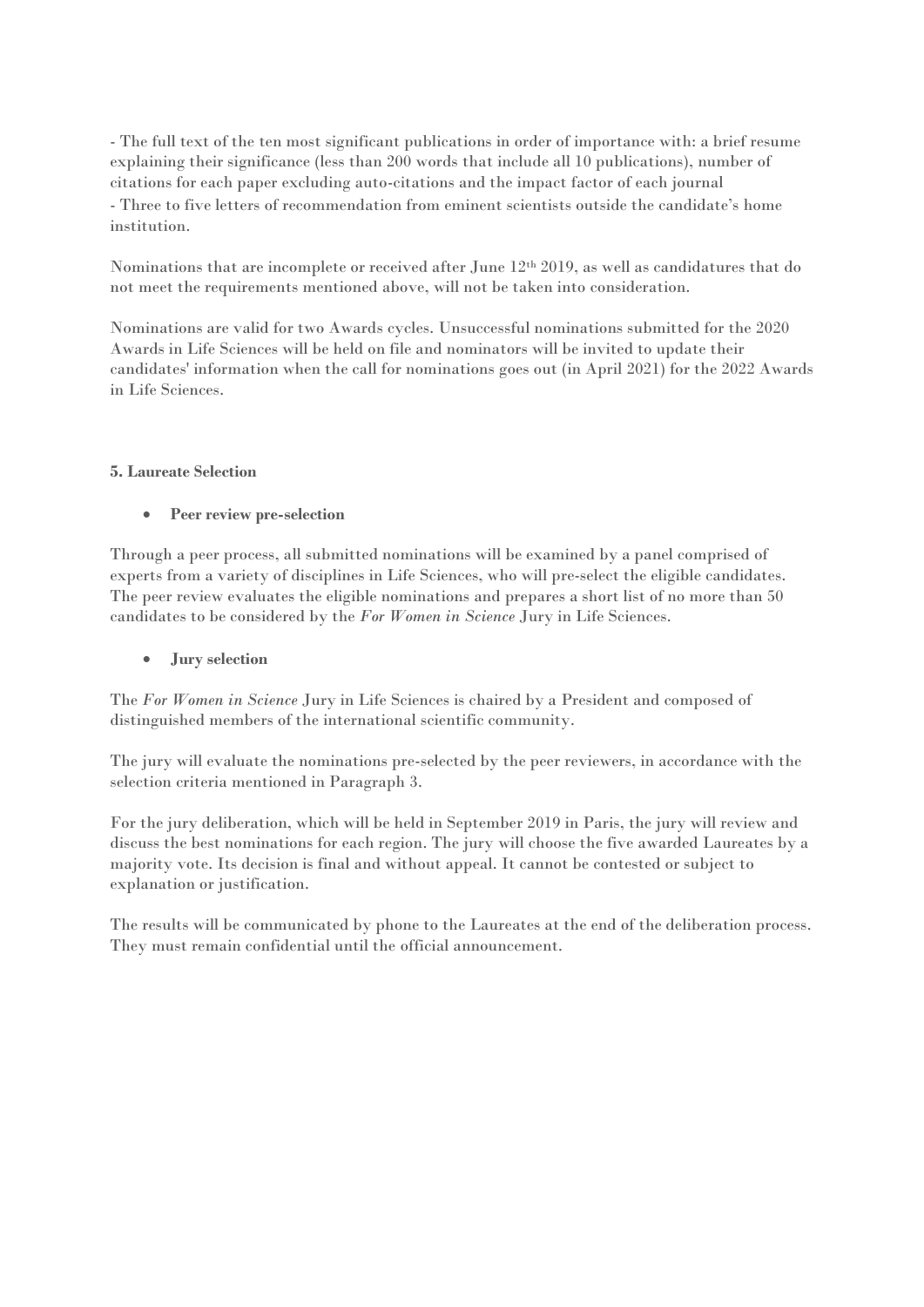#### **6. Laureates' commitments**

Each Laureate will receive a €100,000 Award, out of which is presented personally to the Laureate, in recognition of her commitment and contribution to the advancement of scientific research.

The payment of the Award will be made by the Fondation L'Oréal directly to the Laureates after the Award Ceremony in March 2020, and after having received the necessary original documents for the wire transfer of funds.

The Awards are not transferable for any other purpose whatsoever.

The Laureates notably commit to:

- Participate in the Awards ceremony and all the events (interviews, presentations, dinners, visits, and ceremony) organized in Paris in March 2020 around the "*For Women in Science* Week". Travel and accommodation expenses during the Laureates' stay in Paris will be covered by the Fondation L'Oréal.

- Keep the announcement confidential until the official announcement and not contact the media before that time.

The Laureates agree to be photographed, filmed and interviewed for non-commercial objectives and *For Women in Science* Programme-related purposes. These photos, videos and texts will be used in publications and audiovisual means including but not limited to written press, television, internet, outdoor display, corporate publications, exhibitions, in France and worldwide. The image of the Laureates can be used for promotion of science among the younger generation, particularly young women. A separate written audiovisual authorization will be signed by each of the Laureates. The Laureates will not receive any remuneration for such promotional activity.

#### **7. Provisional Timetable**

Nominations opening date : **April 24th 2019** Nominations closing date : **June 12th 2019** Pre-selection by peer review : **mid-June to mid-July 2019** Examination by the Jury : **mid-July to early-September 2019**  Jury deliberation meeting : **September 18th 2019** *For Women in Science* week : **March 12th 2020**